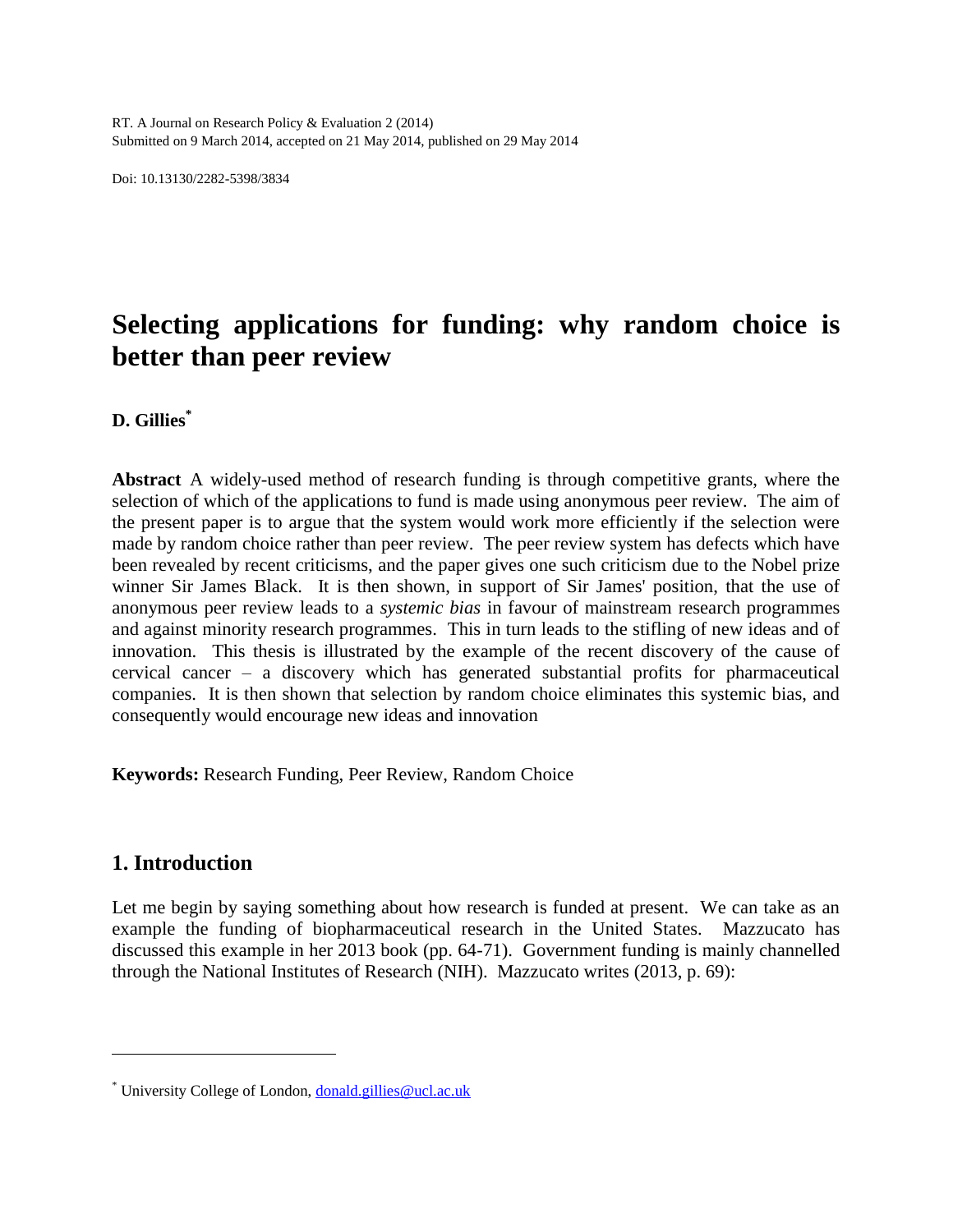"Through a system of nearly 50,000 competitive grants, the NIH supports more than 325,000 researchers at over 3,000 universities, medical schools and other research institutions in every US state and throughout the world. These grants represent 80 per cent of the agency's budget with another 10 per cent used to directly employ 6,000 individuals in its own laboratories."

We see from this that the predominant method  $(80%)$  of research funding is through competitive grants. It is still worth noting, however, that the system of competitive grants is not the only method of research funding, and that the NIH also employs a method of direct funding, though this accounts for only 10% of its budget. There remains, of course, a further 10% of the budget, which, presumably, is spent on administrative costs.

I will make a remark about the direct funding of research towards the end of the paper, but the main topic of the paper is the predominant method of funding research through competitive grants. In this method, different researchers, or teams of researchers, submit grant applications, and it is obviously necessary to choose which of these grants should actually be funded. The method used for this selection is almost invariably peer review. In this paper, however, I want to argue for the thesis that random choice is a better method for selecting applications for funding than peer review. At first this might seem a strange, perhaps even eccentric, position. So, in order to make it plausible, I will begin by pointing out that in recent years peer review has been subjected to a considerable amount of criticism, and many defects in the process have been exposed. In the next section of the paper (**2**), I will give what seems to me a particularly insightful critique of peer review, which was produced by Sir James Black in the last years of his life.

#### **2. Sir James Black's critique of anonymous peer review**

Sir James Black (1924-2010) is famous for inventing two very important drugs. These were propranolol, the first successful beta-blocker, used to treat heart problems, and cimetidine, marketed as Tagamet, for stomach ulcers. These two medicines were 'blockbusters' and made millions for the pharmaceutical industry. Sir James himself, however, was not particularly interested in money making, and apparently never asked for anything in the way of royalties for his work. In 1988 he was awarded the Nobel prize for the invention of important principles for drug development.

What prompted Sir James to write his critique of peer review was an article written in 2008 by Jean-Pierre Garnier, the former chief executive of GlaxoSmithKline, about a problem, which had emerged in the pharmaceutical industry. Sir James described this problem as follows (2009, p.8):

"Industrial productivity measured in terms of successfully-marketed new small-molecule drugs has declined disastrously in the last decade or so. This is often interpreted as evidence that new drug invention has entered a more difficult phase. Earlier successes are now interpreted as due to the culling of the low hanging fruit."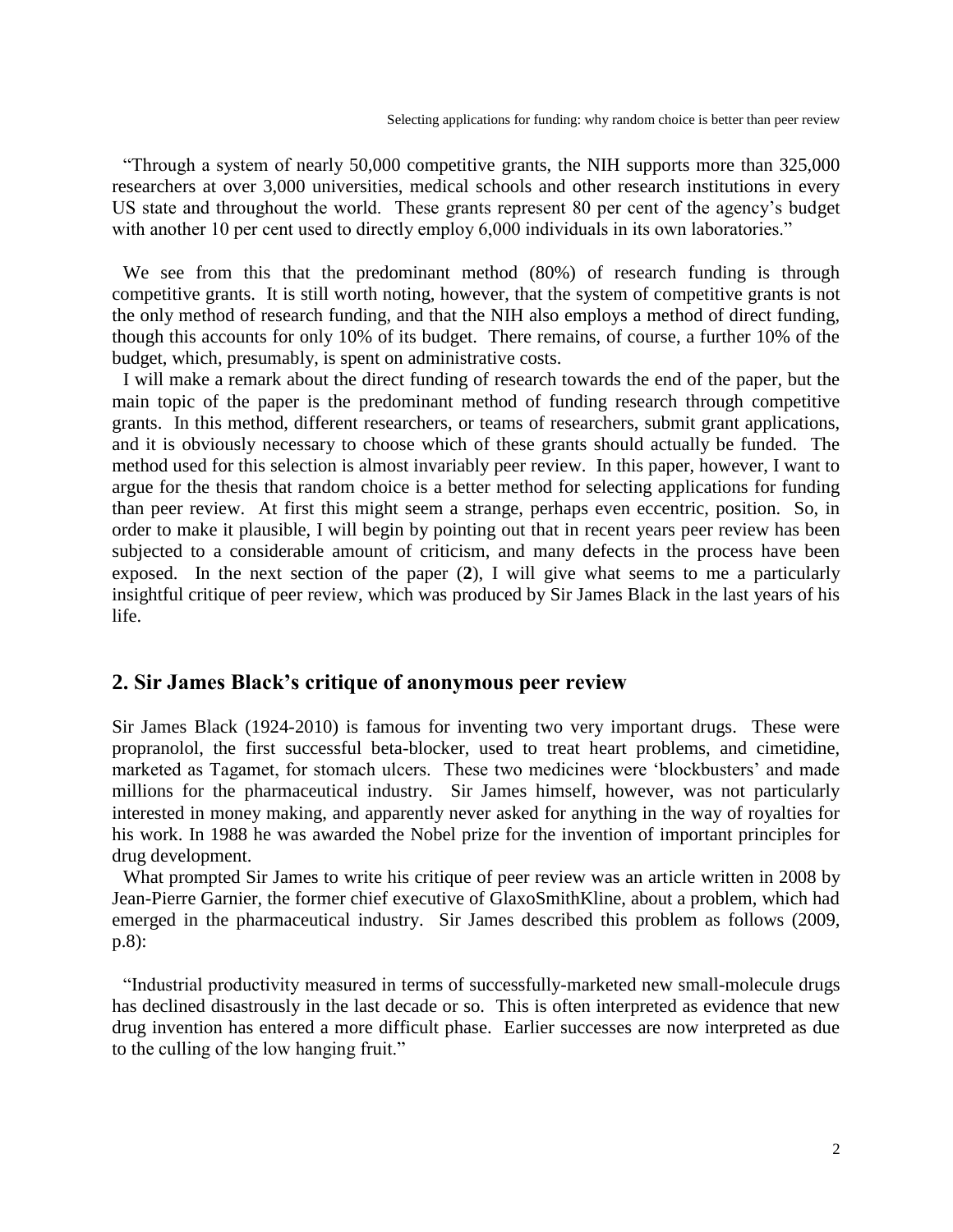Jean-Pierre Garnier argued for 'the disappearance of low hanging fruit' theory, but Sir James thought that this was completely wrong. The invention of new drugs is, in his view, no harder (or easier) than it was in past decades. The reason why fewer new drugs are appearing is that the search for them is not being conducted as well as it was in the past. The decline in new drug invention is strongly supported by Mazzucato's analysis of biopharmaceutical research in the USA. She divides new drugs into (i) new molecular entities (or NMEs), and (ii) variations of old drugs. The variations of old drugs are produced by taking a drug, which is already known to be effective, and slightly altering its chemical structure and composition. Such drugs are also known as 'me too' drugs. Now Mazzucato shows (2013, p. 65) that between 1997 and 2004, the spending on R&D of the private pharmaceutical companies increased by about 60%, while the number of NMEs approved approximately halved. As Mazzucato justly remarks (2013, p. 64): "the large pharmaceutical companies have been fairly unproductive over the last few years in the production of innovations." In fact, as she also observes (2013, p. 64):

"Private pharma has focused more on 'me too' drugs (slight variations of existing ones) and the development (including clinical trials) and marketing side of the business."

She adds (2013, p. 65):

"75 per cent of the NMEs trace their research not to private companies but to publicly funded National Institutes of Health (NIH) labs in the US."

Thus what is important for the invention of new NMEs is the research funded by NIH. Between 1997 and 2004, the NIH budget roughly doubled, but the invention of NMEs, as we have seen, halved in the same period. This does suggest that there may be something wrong with the method used by the NIH for research funding, which as regards 80% of its budget, is competitive grants with selection by peer review. In the light of this, let us return to Sir James Black's criticism of peer review.

I first heard of Sir James' views about research organisation when I read an interview with him conducted by Andrew Jack, which appeared in the Financial Times on 2 February 2009. Here Sir James states (Jack, 2009):

"The anonymous peer review process is the enemy of scientific creativity. Peer reviewers go for orthodoxy."

I found this point of view much to my liking because I had just written a book (Gillies 2008) whose publication was timed to coincide with the appearance of the results of the 2008 RAE, and in which I criticized the RAE and the process of peer reviewing on which it was based. I accordingly sent Sir James a copy of my book, and he kindly sent me in return a copy of a paper: 'The Business of Science in the Pharmaceutical Industry', and suggested that we might meet for lunch to discuss the issues. It turned out that we lived quite near each other in Dulwich, and I had a memorable lunch with him at a local Italian restaurant on 18 March 2009. I was hoping that we might have further contacts about the problems of research organisation, but sadly Sir James died on 22 March 2010 at the age of 85. The 2009 paper, which he sent me, has not been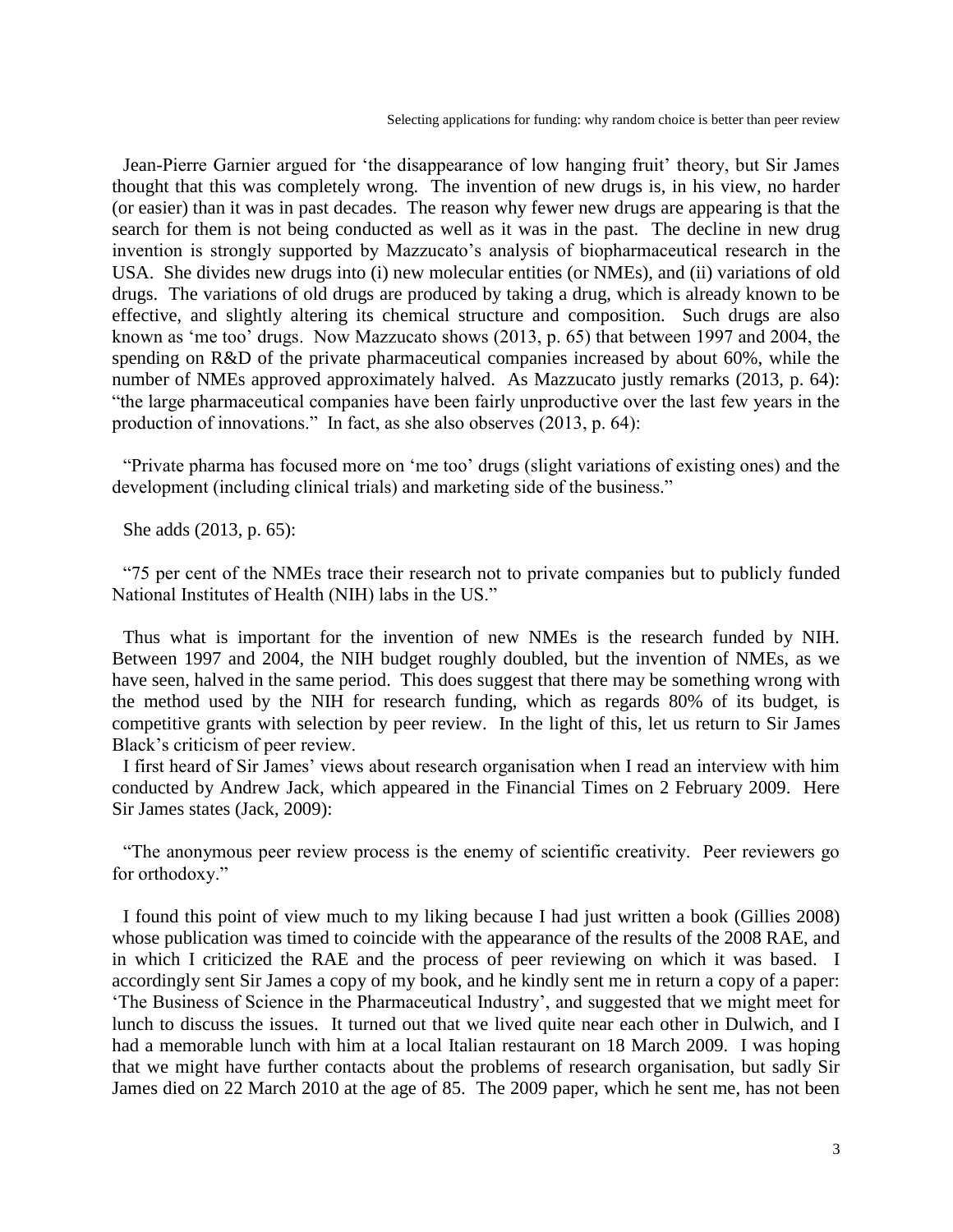published, but I have kindly been given permission to quote from it by Sir James' widow and executor: Professor Rona M. Mackie/Black.

In this paper, Sir James elaborates his criticism of peer review. He says of scientific creativity (2009, p. 5):

"We can't organise this process but we can destroy it. Today the peer review process, which controls the flow of public funds into academia, can do just that. … The peer reviewers prefer the security of the well-advanced application to the speculative, they prefer the group to the individual, they prefer the fashionable to the new. … It is the prospective nature of the review, carried out anonymously, that is the problem."

So, in effect, projects, which are novel, speculative and unfashionable in their approach, are unlikely to get funded. Yet these are just the sort of projects which can lead to exciting new discoveries and inventions. It should be noted that Sir James was particularly opposed to *anonymous* peer review. He thought that scientists should indeed criticize each other, but in an open fashion, putting their names to their criticisms. In this paper I will speak simply of peer review, but this should always be understood as meaning anonymous peer review. Open peer review is theoretically possible, but occurs rarely.

Sir James goes on to mention some famous scientists of the past – Paul Ehrlich and Paul Janssen. He writes (2009, p. 9):

"The question now is where are today's Ehrlichs and Janssens? I know we still have them; I have met them. As individuals with a new idea they find it almost impossible to be funded. The competitive, prospective, anonymous peer review system rejects them as too much of a liability."

Sir James also draws attention to another important consequence of the peer review system, which could be called **undesirable feedback**. Most researchers get to know what sort of projects are likely to pass the peer review system, namely those which accord with the dominant orthodoxy and do not introduce any novel and speculative elements. This knowledge often leads them to put forward an orthodox project because it has a better hope of getting funding rather than the project which they really think is more likely to get results, but which they judge to be too unusual to get funded. As Sir James says (2009, p. 5):

"The peer reviewers prefer the security of the well-advanced application to the speculative, they prefer the group to the individual, they prefer the fashionable to the new. Young people today, in the UK at least, choose their research programmes accordingly. I know because I have been told so many times when I criticise them for being pusillanimous about their choice of research programme."

This may look as if Sir James is criticizing the young researchers, but he is careful to stress that the fault lies not with the individual but with the system. As he adds (2009, p.5):

"The distortion is no-one's fault. It is the system which is in error."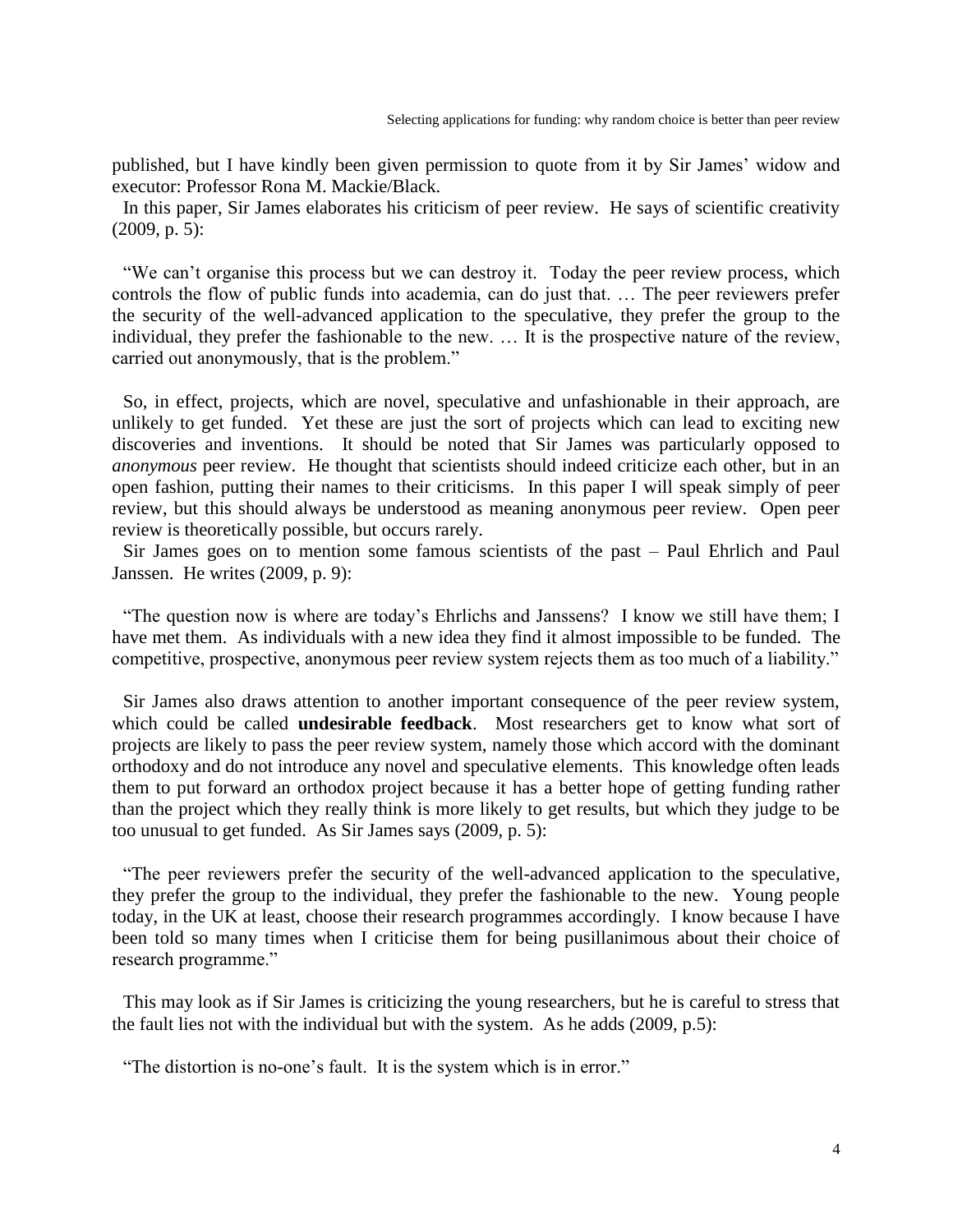Moreover, he says later on in the paper (2009, p. 9):

"However, I think that I can recognise 'pioneers' when I find, on probing, people who are not working on what they would really want to do but on what they find they can get funded to do. I have found a lot of frustrated, young, researchers around today. I can only offer tea and sympathy<sup>1</sup>."

Moreover, Sir James, who admittedly was a modest man, thought that he would have been unable to make his own inventions under the present system. As he says (2009, p.5):

"Now I have been lucky; I've managed to avoid the peer review process."

I find Sir James' critique of the peer review system very convincing, but it naturally raises the following question. If peer review is not a good method for selecting which applications to fund, can we think of an alternative method, which would be better? In this paper I want to argue that random choice is a better method than peer review for selecting applications for research funding, and that, in particular, it solves some of the problems to which Sir James drew attention<sup>2</sup>. Although this paper focuses on the use of random selection in a particular case, it should be pointed out that this method has potentially a much wider application. A recent valuable discussion of random selection as a social decision making process is to be found in Frey and Steiner (2014). The authors point out the advantages of random selection, and show that it was often used historically – for example in ancient Athens, and the Venetian republic in the Middle Ages. They argue for the introduction of random selection in a variety of cases, drawn from areas such as business, politics, science and culture. The present paper gives another example of a situation in which random selection could fruitfully be applied. In the next section I will explain how, in this situation, a system of selection by random choice might work in practice.

## **3. A simple example of selecting an application for funding**

l

To analyse the problem of selecting applications for funding, I think it is best to start by considering a simple example. If the underlying principles are established for such an example, I do not think it will prove difficult to extend them to more complicated cases.

Let us suppose therefore that a funding body has decided to fund a research project in a particular area for a definite period – say three years. They have decided that the project can

<sup>&</sup>lt;sup>1</sup> Rona M. Mackie told me that this is something of understatement. Sir James Black was very keen to encourage young researchers and did whatever he could to help them, but he thought that his efforts were being frustrated by the existing system of research organisation based on anonymous peer review

<sup>&</sup>lt;sup>2</sup> To avoid misunderstandings, I should say that, although this paper is written in an attempt to solve some of Sir James' problems, I do not know whether he would have approved of the suggested solution. The idea of using random choice only occurred to me in 2012, and so I was never able to discuss this idea with Sir James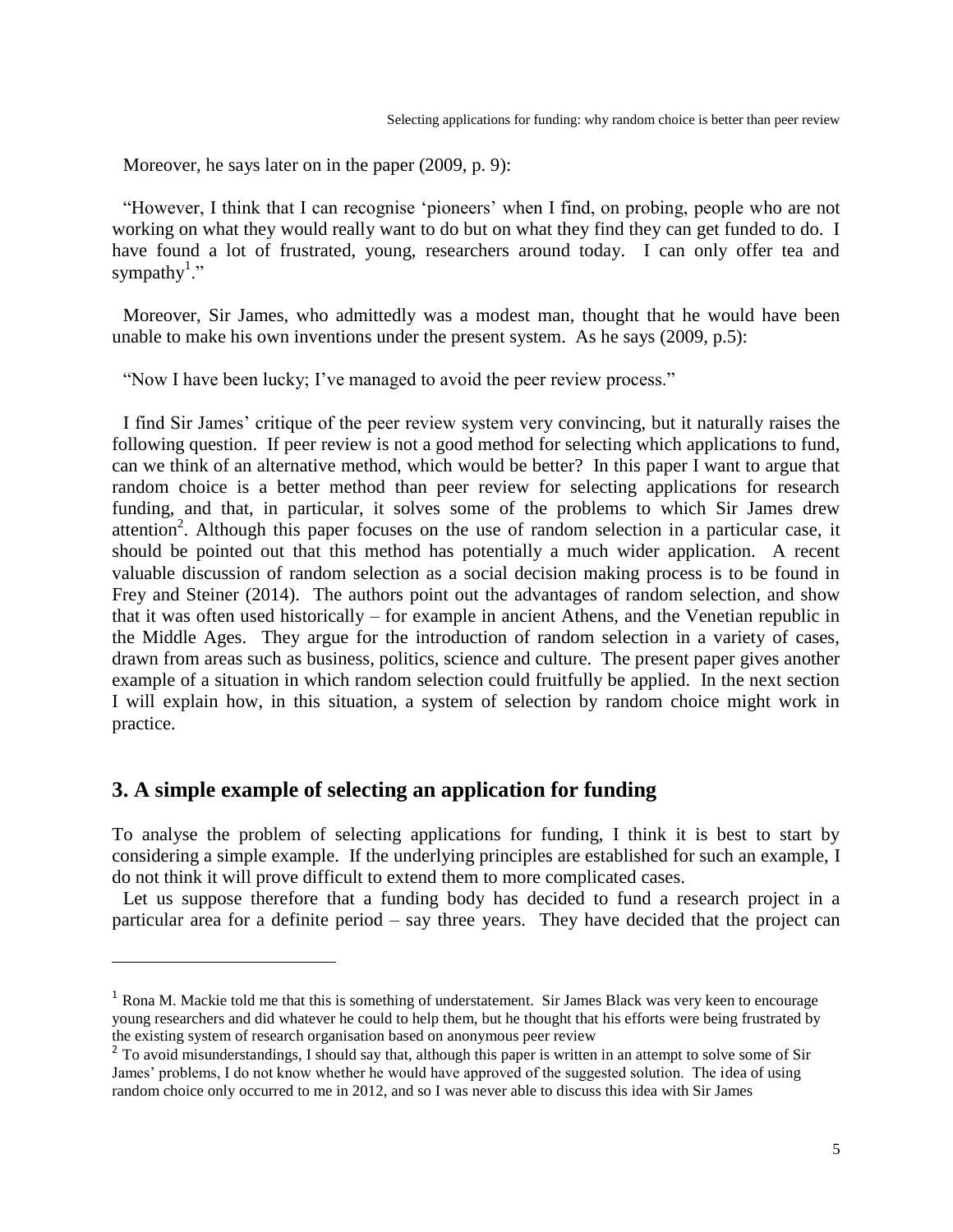employ one research assistant, and have agreed that they will also pay for equipment and overheads. However, there is money for only one such project in the area in question. They therefore invite researchers in this area to submit applications for funding. Let us consider first how such applications would be dealt with in the standard peer review system.

On the receipt of each application by the funding body, a number of referees working in the field (probably two) would be selected, and the application sent to them to be reviewed and assessed. The applications with the referee reports would then go in front of a committee set up by the funding body. The members of the committee would probably read both the applications and the referees' reports, and in the light of all this information reach a decision about which of the applications to fund. Of course there might be a number of variations, but, broadly speaking, this describes the usual method of selecting an application for funding using the anonymous peer review system. Let us next consider how the applications would be dealt with using the random choice method.

In this case, when an application was received, it would first have to be checked for two things. First of all it would have to be confirmed that the research project proposed was indeed in the field for which the grant was being offered. Secondly it would have to be checked that those involved in the grant were competent in the sense of having been properly trained to carry out research in the field (perhaps through having successfully completed a research PhD, or by having worked as research assistants on other projects, or by having a reasonable record of research and publications etc.). It would be important to check for competence in this sense otherwise there would be a risk of cranks, who had no proper idea of how to do research, applying for grants. It would be fairly routine matter to check that an application satisfied the above two points, and such a check would not involve any assessment of how likely it would be for the project to produce interesting and important results. An application, which passed the above two checks, might be described as a serious application. Once all the serious applications were in, the choice of which one to fund would be made by selecting one at random. For example, if there were 6 serious applications, they could be numbered 1 to 6, and the choice made by rolling a die. If 5 came up, application 5 would be funded. I now turn to my arguments that selection by such a random choice method would be better than selection by peer review.

#### **4. Random choice is cheaper**

My first argument is that selection by random choice would be much less labour intensive and hence cheaper than selection by peer review. The peer review system requires quite a lot of administrative work to deal with the applications.Usually at least two referees have to be selected for each application. Someone has to send the application to these referees and monitor that their reports have been received. The peer reviewing itself both by the referees and by the committee members is time consuming and hence expensive. At first sight it might seem that peer reviewing does not cost anything because researchers are not paid for the work they do in reviewing. However, this only means that the cost is concealed. Suppose that researchers spend on average 10% of their time on peer reviewing. This means that if the pay for a researcher is £X per hour, £X in reality buys only 54 minutes of that researcher's time, since he or she has, on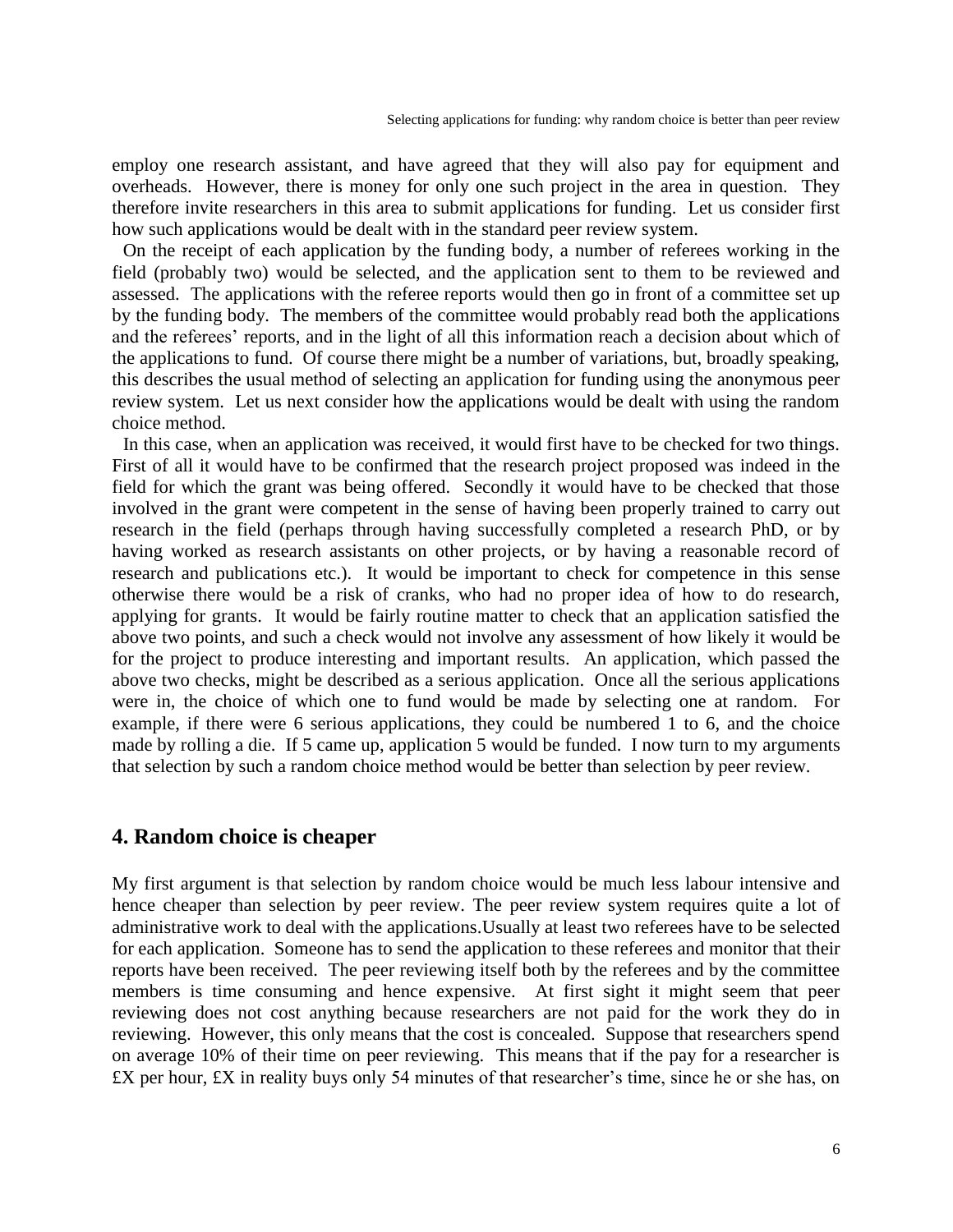average, to spend 6 minutes of each hour doing peer reviews. This in turn means that the true cost of an hour of the researcher's time is £60X/54, or roughly £1.11X. So the true cost of research is increased by 11% if the average researcher has to spend 10% of his or her time on peer reviewing.

If we now contrast this with the random choice method, we see at once that this method does not involve any peer reviewing at all, and so contributes to reducing the costs of research. In addition, the routine checks, which have to be performed to ensure that an application is a serious one, are simple and straightforward. So the method of random choice also involves less administrative work by non-researchers. Overall then there can be no doubt that it would be cheaper than the method of peer review and so is a cost saving device.

Of course, however, we do not want to introduce cost saving measures if the quality of the output is thereby diminished. However, far from this being the case, I will next argue that the random choice method, on average over a large number of applications, would produce better results than those produced by the peer review method.

#### **5. Peer review and systemic bias**

l

Let us now return to a consideration of the deficiencies of peer review. We are considering peer review in relation to assessing the potential of research projects to produce new and important results. Suppose, for example, that there is funding available to carry out research to try to find the solution of some problem. Let us suppose that there are 4 approaches to the solution of this problem, and these lead to the formulation of 4 different research programmes<sup>3</sup> – R<sub>1</sub>, R<sub>2</sub>, R<sub>3</sub>, R<sub>4</sub> say. Research is carried out for 20 to 30 years and eventually the problem is solved. It turns out that it was work on  $R_3$ , which solved the problem. The remaining research programmes did not produce any results, which contributed to the solution.

Now the question I would like to raise is whether there was any means of knowing before research started which of  $R_1$ ,  $R_2$ ,  $R_3$ ,  $R_4$  would be successful? It seems to me that there was not. Indeed it may well have been the case that research programmes  $R_1$ ,  $R_2$ , and  $R_4$  initially looked much more promising than  $R_3$ , so that only a very small minority of researchers in the field started work on  $R_3$ . In retrospect, we could say that those who chose  $R_3$  had more insight than the others – but maybe they were just lucky.

How likely is it that peer reviewers, even if they are experts in the field, will deal well with this very hard problem of assessing the potential of research projects? My own view is that they are not likely to make a very good job of it, because no one really knows in advance what research projects are going to succeed. This is because research is, by definition, the exploration of things, which are as yet unknown. Moreover, there is another important reason why peer reviewers are unlikely to make a good job of assessing the potential of research projects. Peer reviewers do not really know which research projects are likely to succeed, but they do often

 $3$  For a classic discussion of the role of research programmes in science, see Lakatos (1970).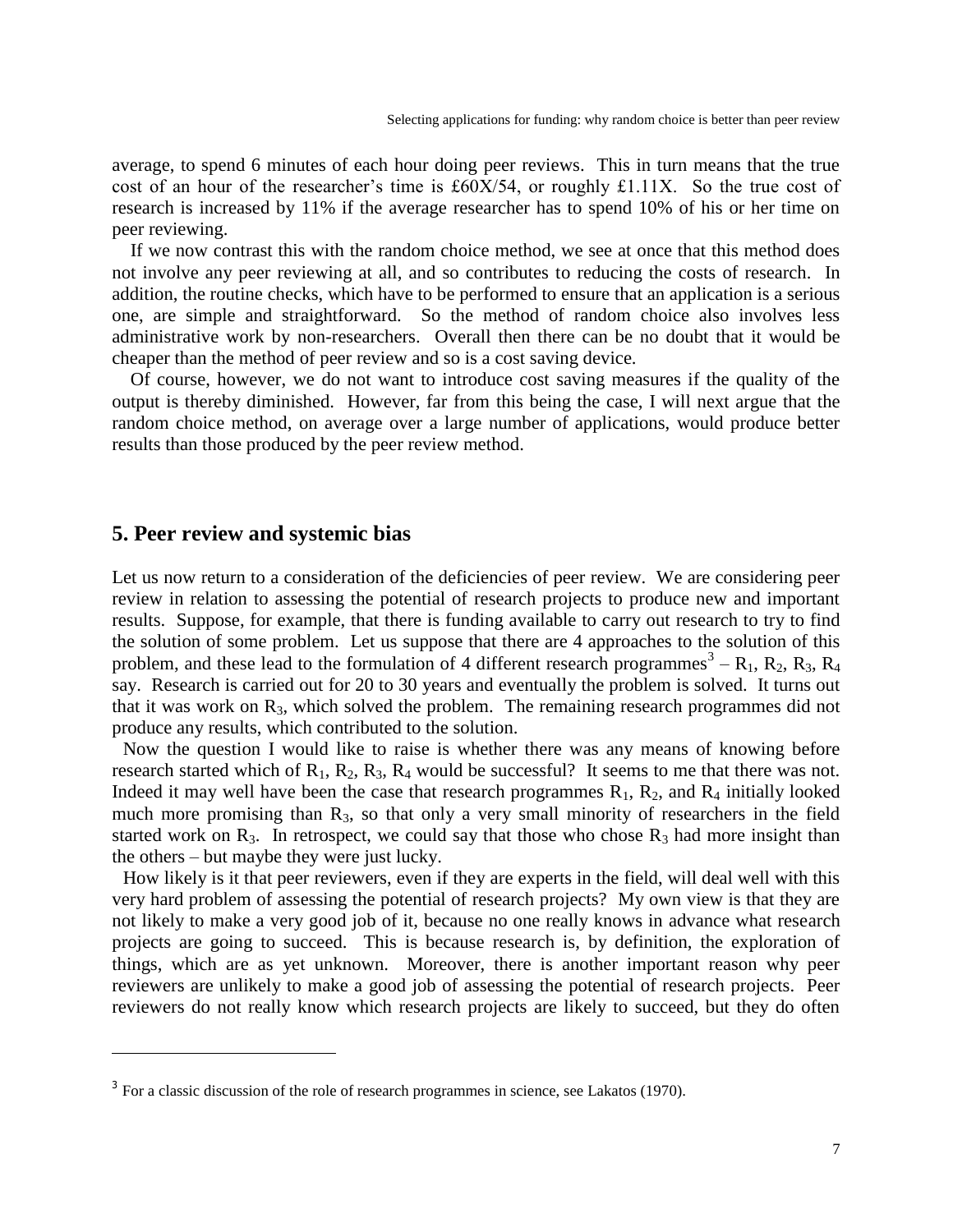have quite strong prejudices about the matter. These prejudices, taken in aggregate, lead, as I will now show, to sub-optimal decision making.

The root of the problem is what I will call **researcher narcissism**. This is a condition, which affects nearly all researchers (including the author of the present paper). It consists in an individual researcher believing quite strongly that his or her approach to research in the field is the best one, and most likely to produce good results, while the other approaches are less good and less likely to produce any good results. The existence of researcher narcissism is not surprising. Most researchers will spend some time thinking about which approach to adopt to their research, and, when they opt for a particular approach, there will be reasons for their decision. Moreover, once having made the decision, it tends to get reinforced by the fact that they mix a great deal with others working along similar lines, all of whom are convinced that what they are doing is right. In addition, any researcher has a strong interest in his or her approach proving to be the successful one. If it is successful, the researchers working on it will be more likely to get promotions and perhaps prizes. Their PhD students are more likely to get jobs, and so on. Conversely, if their approach to research proves unsuccessful, all these desirable consequences are much less likely to follow, and they are likely to see the rewards going to those working on a rival research programme. Now it is a universal characteristic of humans to believe what is in their interest, and, in the present case, this amounts to the belief of researchers that they have adopted the best approach to research in the subject. Of course there may be some researchers who are not so convinced that they are in the right, but even they, if they are cynical, may act as if they believed strongly in their approach, since this is a good strategy for ensuring its success, or, perhaps, for ensuring the failure of rival approaches.

Let us assume therefore that we have community of peer reviewers who are all researchers who suffer from researcher narcissism. How will this affect the way in which research projects are selected for funding by peer review? It is easy to see that, in this situation, there will be a systemic bias against those who adopt a minority approach or research programme. It is important to emphasize that this bias need not be held by specific individuals, but is rather something that arises at the level of the system as a whole. It is a systemic bias. At the individual level we have researcher narcissism, but this leads to a systemic bias against minority approaches at the level of the research community as a whole.

How does this happen? Because of researcher narcissism, a peer reviewer is likely to take a favourable view of a research project, which adopts the same general approach to research as that of the peer reviewer, and an unfavourable view of a research project, which adopts a different approach. Now let us suppose that peer reviewers are chosen more or less at random. Very few of these peer reviewers will, by definition, be working on a minority research programme. If the research project adopts the approach of this minority research programme, therefore, it is likely to be viewed with disfavour by the majority of the peer reviewers and so won't be funded. Conversely a research project which adopts a majority or mainstream approach is much more likely to be funded. Hence the existence of a systemic bias, which, in general, will lead to minority research programmes not being funded at all.

It is worth noting that this analysis entirely supports the claims of Sir James Black, which were described earlier, namely that "Peer reviewers go for orthodoxy.", " …peer reviewers … prefer the fashionable to the new", " … individuals with a new idea … find it almost impossible to be funded. The competitive, prospective, anonymous peer review system rejects them as too much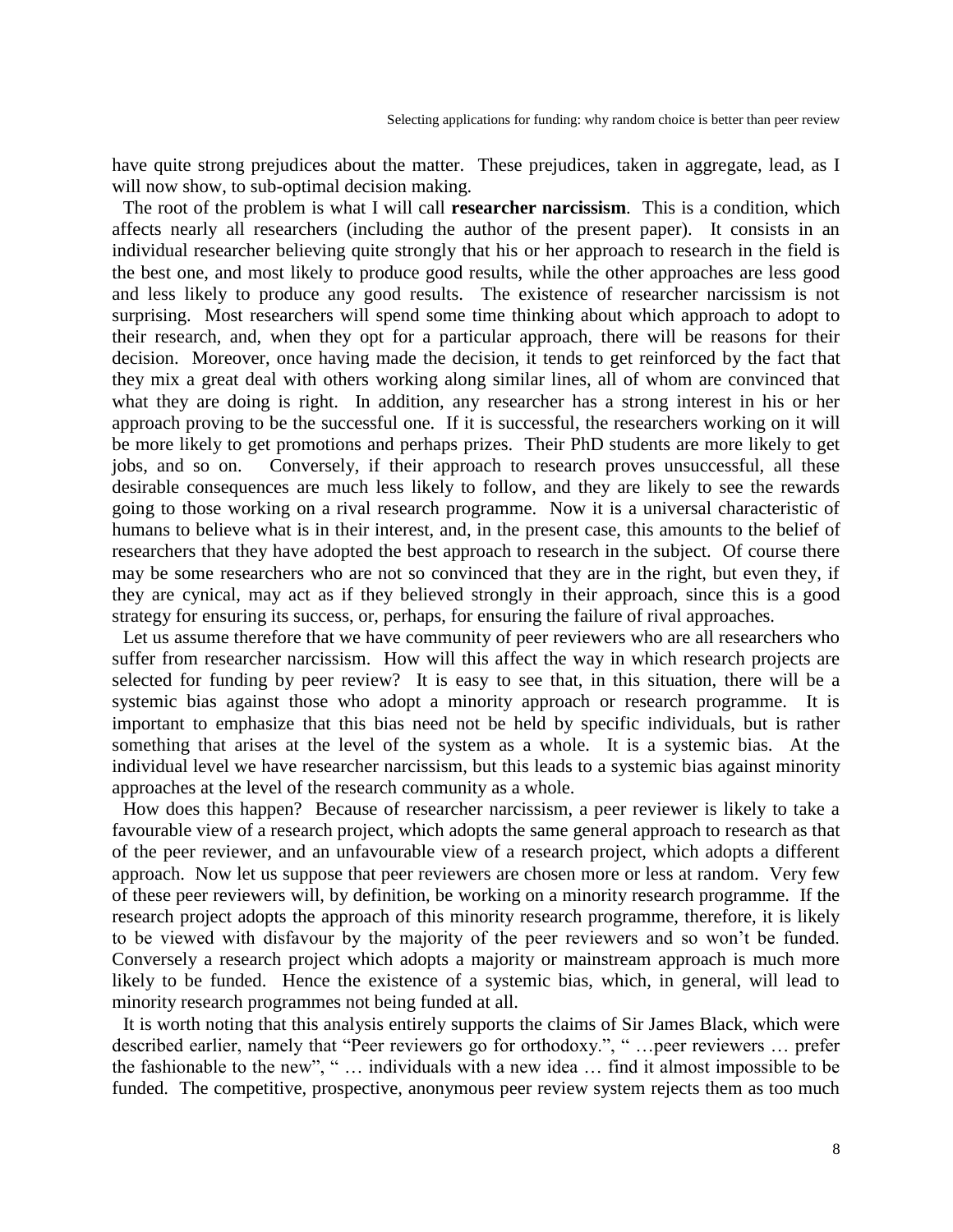of a liability." All these features of the use of peer review for selecting research projects for funding are explained by noting the phenomenon of researcher narcissism, and seeing that it leads to a systemic bias against minority approaches. Moreover, as Sir James points out, this systemic bias is reinforced by the phenomenon of undesirable feedback. Once researchers realise that they have a better chance of getting funding by proposing a research project, which accords with the orthodox, mainstream, majority approach, they will do so, even though they really believe that a minority approach might well give better results.

Now a systemic bias against minority approaches is obviously a very harmful feature of any system designed to assign funding to research projects. For a start, it discourages the introduction of new ideas and approaches in any field. Any new idea or approach will, by definition, be adopted by a small minority, perhaps by a single researcher. Hence, because of the systemic bias, it is unlikely to get funding. This leads to the continuation for many years of research programmes, which are popular but really are getting nowhere. Returning to our earlier example of the four different research programmes  $R_1$ ,  $R_2$ ,  $R_3$ ,  $R_4$  designed to solve some problem, where, after 20 or 30 years, it emerged that work on  $R_3$  solved the problem, whereas work on  $R_1$ ,  $R_2$ , and  $R_4$  did not contribute anything to the solution of the problem. If  $R_3$  initially seemed unpromising, and a systemic bias against minority approaches was operating in the funding system, then  $R_3$  might never receive any funding and funds could continue to be poured into the alternative majority research programmes with no solution to the problem ever being found. To show that this scenario is not just hypothetical, I will give an example of a situation of this type, which occurred recently, in the next section.

## **6. An illustrative case history**

In 2008, Harald zur Hausen was awarded the Nobel prize for the discovery that a form of cervical cancer is caused by a preceding infection by the papilloma virus. In the research, which led to the discovery, however, the majority of researchers favoured the view that the causal agent for cervical cancer was a herpes virus and not a papilloma virus. This was the majority research programme at the time. Zur Hausen and his group were the only ones who favoured the papilloma virus, and so were working on a research programme of a very small minority.

There were reasons why the research community favoured the idea that a herpes virus was the cause of cervical cancer. Several human cancers were known to be caused by herpes viruses. In particular, it had been shown that a herpes virus, the Epstein-Barr virus, was the cause of a specific cancer: Burkitt's Lymphoma. The dominance of the herpes virus approach is shown by the fact that, in December 1972, there was an international conference of researchers in the field at Key Biscayne in Florida, which had the title: Herpesvirus and Cervical Cancer. Zur Hausen attended this conference and made some criticisms of the herpes virus approach. He said that he believed that the results indicate at least a basic difference in the reaction of herpes simplex virus type 2 with cervical cancer cells, as compared to another herpes virus, Epstein-Barr virus. In Burkitt's lymphomas and nasopharyngeal carcinomas, the tumour cells seem to be loaded with viral genomes, and obviously the complete viral genomes are present in those cells. Thus a basic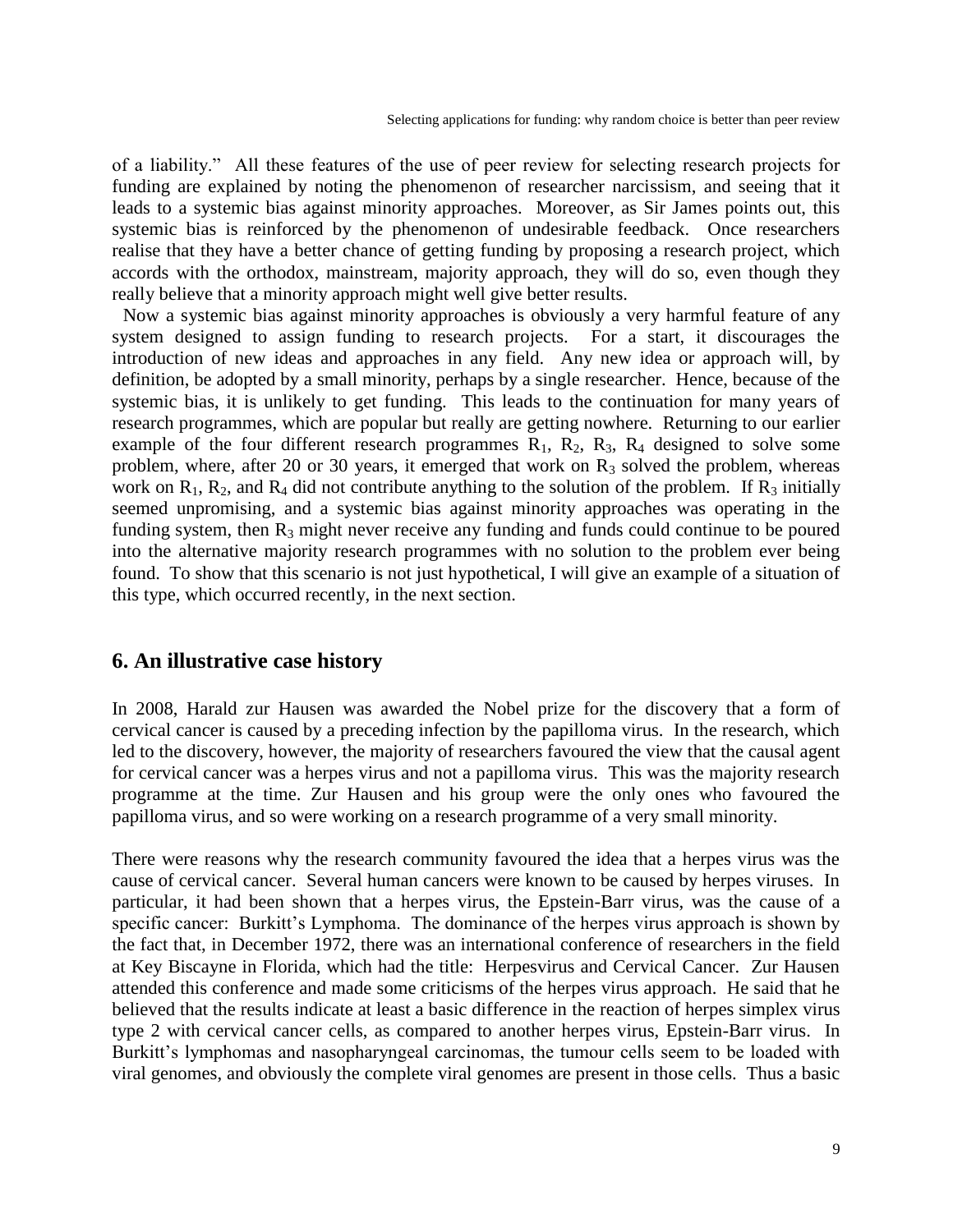difference seems to exist between these 2 systems. (cf. Goodheart, 1973, p. 1417). It is reported that the audience listened to zur Hausen in stony silence (Mcintyre, 2005, p.35). The summary of the conference written by George Klein (Klein, 1973) does not mention zur Hausen. Clearly at that time, contemporary assessments of zur Hausen's research by the scientific community would have given him a low rating. He was regarded as a fringe crank, and his work was not referred to or taken seriously by the mainstream. In the long run, however, zur Hausen proved to be correct<sup>4</sup>.

Zur Hausen's research was funded by his university in Germany. So there was no need for him to apply for funds using what Sir James calls: "the competitive, prospective, anonymous peer review system". Let us now consider what would have happened to him and his group if they had had to apply for funds in this way. From the account I have just given, it is obvious that if a peer review had been conducted in 1973, then the research programme of zur Hausen and his group would have got a very low rating. It is likely that they would have been unable to obtain research funding, and the discovery of the cause of cervical cancer would have been long delayed. Millions of dollars would still have been spent on searching for a herpes virus causing cervical cancer, but no result would have been produced. Moreover, if all funds for research had been assigned by "the competitive, prospective, anonymous peer review system" it would have been very difficult for zur Hausen or anyone else to challenge the majority research programme (searching for a herpes virus as the cause cervical cancer), because anyone who initially suggested an alternative approach would have received a low rating in the anonymous peer review and would very likely as a consequence been denied funding. The characteristic undesirable feedback would have occurred. Even those scientists who had begun to doubt whether a herpes virus really caused cervical cancer, and would have liked to try another approach, would have been reluctant to put forward an alternative approach for fear of having their funding cut off. As a result the development of a vaccine, which protects against this unpleasant and often fatal disease, would have been delayed for several decades, while huge sums of money would have continued to be spent on research.

If the competitive, prospective, anonymous peer review system had been the only way of getting funds for research in the 1970s, zur Hausen might have been prevented from making his important discovery simply by being unable to obtain funding for his research programme. This rather supports Sir James' claim that he too might have been unable to make his advances if the competitive, prospective, anonymous peer review system had been prevalent in his day, and that he was (2009, p. 5): "lucky … to avoid the peer review process." It is also worth noting that sales of the vaccine against cervical cancer have generated large profits for GlaxoSmithKline and other pharmaceutical companies. In 2010, GlaxoSmithKline's revenue from sales of the vaccine were £242 million, and then in 2011 they were £506 million – up 108%<sup>5</sup>. Overall profit after tax is about 20% of sales. So this roughly translates into profits of £48 million in 2010, and £101 million in 2011. If zur Hausen had been prevented by the funding system from making his breakthrough, these profits would not have occurred. This lends support to Sir James' criticism of the former CEO of GlaxoSmithKline (Jean Pierre Garnier), and to Sir James' claim that part

l

<sup>4</sup> This account of Zur Hausen's work is based on discussions with Brendan Clarke and on his (2011)

<sup>&</sup>lt;sup>5</sup> Source: GlaxoSmithKline Annual Report 2011, pp. 54 & 224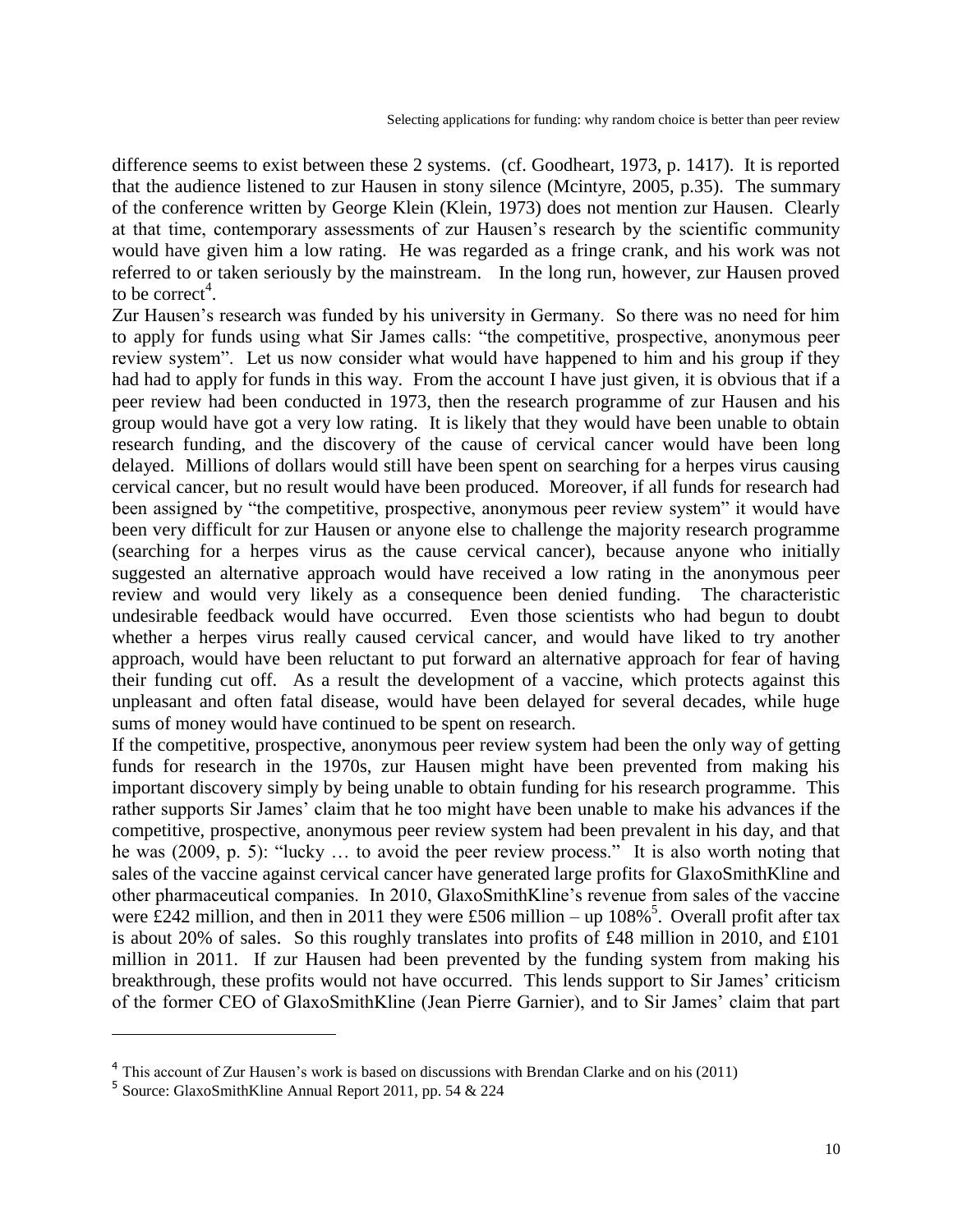of the reason why fewer successful new drugs are being discovered is the prevalence of the competitive, prospective, anonymous peer review system.

#### **6. Conclusions**

It is now easy to complete the argument of this paper. We have seen that the selection of grants for funding by the peer review system leads, because of researcher narcissism, to systemic bias against minority approaches. This leads in turn to minority research programmes failing to gain funding, and this is reinforced by the undesirable feedback effect. Once the researchers realise that their chances of getting funding are much higher if they stick to the mainstream approach, they will devise research projects accordingly, even if they really think that an alternative approach might be more fruitful. In particular then the peer review system leads to the suppression of new ideas and new approaches, since these always start life as minority research programmes. It is hardly surprising that this in turn slows down the rate of new discoveries and inventions, whether of new drugs or of anything else.

 Research is exploration of the unknown. So, in reality, no one really knows which of a number of proposed research programmes will prove successful. In this situation, a good funding system should ensure, so far as possible, that every different approach or research programme is funded. The peer review system has exactly the opposite effect. It tends to concentrate funds on the majority approach, whatever that is, while cutting off funding from minority approaches. It leads to the obviously suboptimal policy of putting all one's eggs in one basket.

 There is also an irony here regarding competition. Many believe that competition improves efficiency, and they would therefore argue that assigning research funding competitively through the system of researchers making applications, which are judged by peer review, should improve efficiency. This peer review system certainly increases competitions among researchers, but, and here comes the irony, it decreases competition between research programmes, since, as has been shown, it tends to reinforce the majority research programme by withdrawing funding from its competitors. However, what leads to better research is not competition between individual researchers but between research programmes. As Lakatos said (1970, p. 68):

"*The history of science has been and should be a history of competing research programmes … the sooner the competition starts, the better for progress*." (Italics in original)

The protection of a majority research programme against possible rivals inevitably leads to research programmes being continued after they have reached what Lakatos called a "degenerating phase" (Lakatos, 1970, pp.  $51&52$ ).

 Having analysed all the defects of the system of selecting applications for funding by peer review, it remains only to show that they are all avoided by using random choice. Random choice immediately eliminates systemic bias, since, if choices are made randomly, there is no prejudice in favour of one type of application rather than another. The undesirable feedback associated with the peer review system is also replaced by a desirable feedback. Every researcher making an application is free to design their research project in accordance with what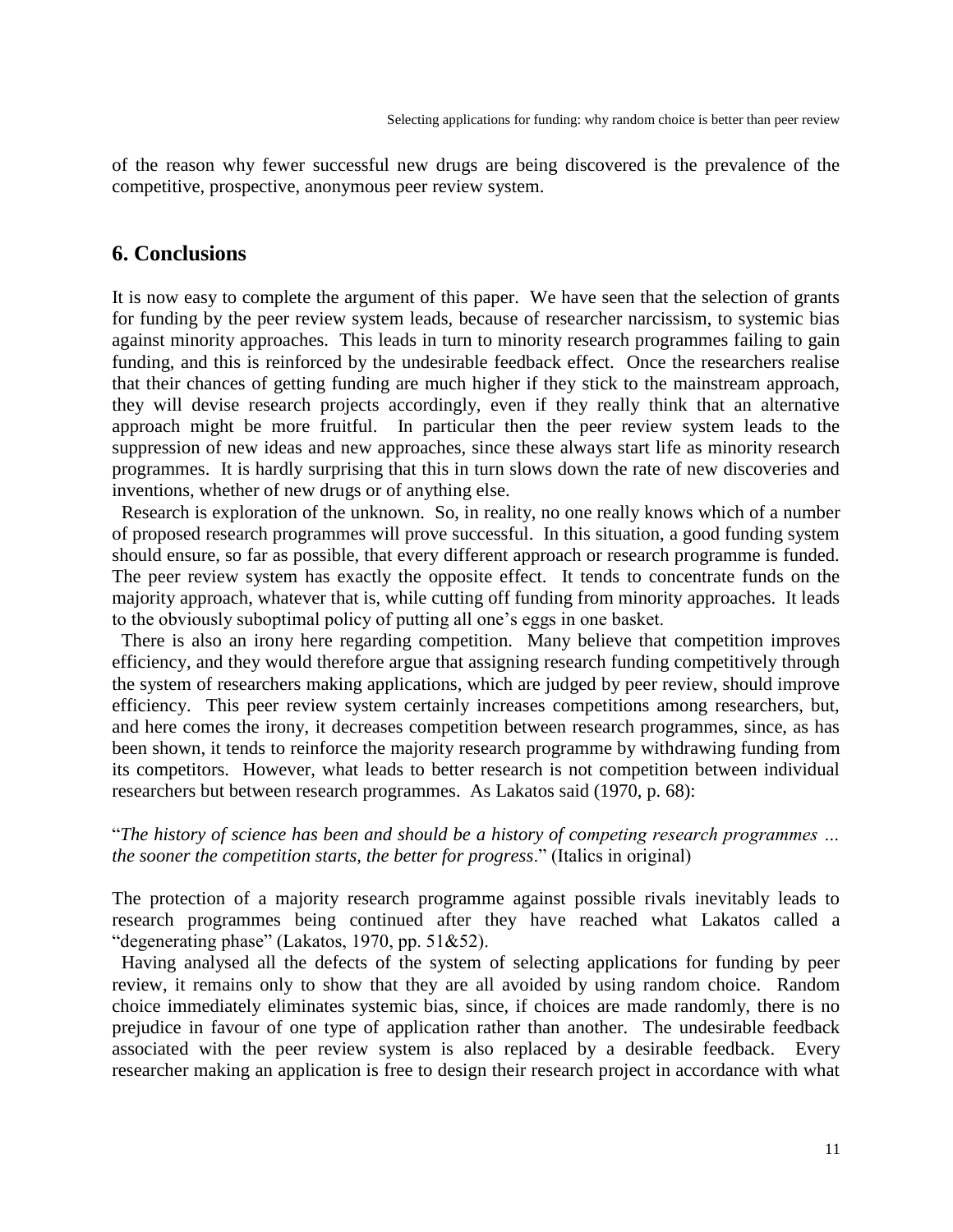they think will produce the best results, since there is no advantage to be gained by doing otherwise. Naturally then nearly all researchers will carry out their research in what they think, rightly or wrongly, to be the best way. This will encourage the introduction of new ideas and approaches, and overall improve the performance of the system.

 Another advantage of the system of random choice is that it does not have to be introduced across the board. If some still doubt whether it would be as good as peer review, or think that it might have hidden defects, the system could be tried out in some areas to see if any undesirable consequences appear. Some funding bodies have initial grants for researchers who are starting their careers. This would be a good area for the introduction of random choice, since it would leave the young researchers entirely free to try out what approaches they think best, without worrying about whether the older and more established peer reviewers might get offended. Initial grants can be combined with what is called 'evolutionary funding' in which an initial grant can be continued if it is seen as having had some success<sup>6</sup>

 Earlier (in section **2**) we mentioned the decline in the last decade or so in the invention of new molecular entities (NMEs) in the pharmaceutical area, despite considerable increases in funding. This strongly suggests that it would be desirable to try out some different systems of research organisation to see whether performance could be improved. Of course, for those who adhere to Garnier's 'low hanging fruit' theory, such attempts to improve performance would be useless. According to this theory, we have already gathered the low hanging fruit, i.e. we have already invented the NMEs which were easy to invent, and it will inevitably become harder and more expensive to invent further NMEs. However, this theory does not seem very probable. There have been enormous advances in knowledge of physiology and of the details of pathological processes. This means that there are many more known possibilities of how to target disease processes with drugs. Is it not likely that some of these new avenues of exploration will yield good results? Moreover, Garnier's theory leads to unduly conservative consequences. It would surely be better to try out new systems of research organisation, many of which are easy to implement on a trial basis, rather than saying that we must resign ourselves to the declining productivity of existing systems.

 In this paper I have considered the system of competitive grants, and have suggested that it could be improved by substituting selection by random choice for selection by peer review. However, funding by competitive grants is not the only system of research funding. Our earlier analysis (in section **2**) of research funding by the NIH showed that while 80% of the NIH funds are assigned by competitive grants, 10% are assigned by direct funding. Might direct funding be preferable to funding by competitive grants? Could performance be improved by assigning 10% of funds by competitive grants and 80% directly? Many people would argue against such a suggestion on the grounds that competition is bound to introduce improvement. However, as we showed earlier in this section, the type of competition which improves research output is competition between different research programmes, and the system of funding by competitive grants actually reduces this desirable kind of competition.

Once this point about competition is fully grasped, it is no longer so clear that funding by competitive grants is preferable to direct funding, and a need arises to compare the merits of the

l

<sup>&</sup>lt;sup>6</sup> These ideas about initial and evolutionary funding were suggested to me by Robin Poston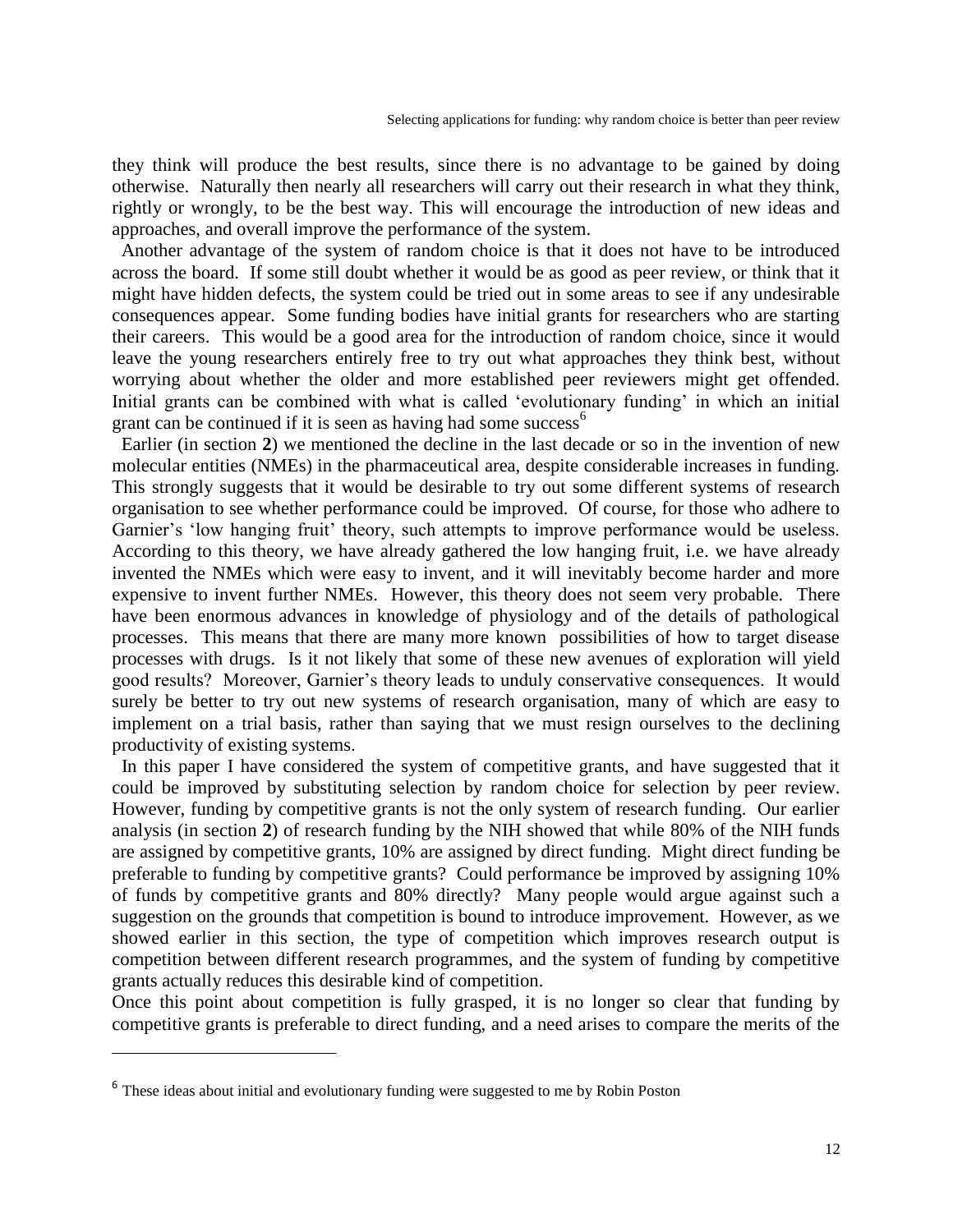two types of research funding. This task lies beyond the scope of the present paper, though, in my 2008 book, I have made some suggestions about how a system of direct research funding could be introduced in the university context (see chapters  $7 \& 8$ , pp.65-86). Another valuable discussion of this issue is to be found in Ioannidis (2011) and the comments thereon. Ioannidis surveys various ways of funding research, including random selection of the grants to be funded, which is already used in some cases. He analyses the advantages and disadvantages of the various systems<sup>7</sup>

## **Acknowledgements**

I would like to thank a number of people who have made this paper possible. I am most grateful to Professor Rona M. Mackie/Black, Sir James Black's executor and widow. She gave me permission to quote from Sir James' unpublished 2009 paper, listed in the references. She also corrected my account of Sir James' views on many important points, as well as offering several acute comments on the paper as a whole. I have also received very helpful comments from Robin Poston and Grazia Ietto Gillies.

## **References**

l

Black, Sir James (2009) *The Business of Science in the Pharmaceutical Industry*, (Unpublished Paper)

Clarke, Bo (2011) *Causality in Medicine with particular reference to the viral causation of cancers*. PhD thesis. University College London.

Frey, Bruno S. and Steiner, Lasse (2014) *God does not play dice, but people should: random selection in politics, science and society*. Working Paper. Available at [http://www.crema](http://www.crema-research.ch/papers/papers14.htm)[research.ch/papers/papers14.htm.](http://www.crema-research.ch/papers/papers14.htm) Last accessed 9 March 2014

Gillies, Donald (2008) *How Should Research be Organised?* College Publications.

GlaxoSmithKline (2011) *Annual Report*.

Goodheart, Clyde.R. (1973) 'Summary of informal discussion on general aspects of herpesviruses', *Cancer Research*, **33**(6), p. 1417.

Ioannidis, John P.A. (2011) 'More time for research: Fund people not projects', *Nature*, **477** (29 September), pp. 529-531.

 $<sup>7</sup>$  I am grateful to an anonymous reviewer for drawing this important paper to my attention</sup>